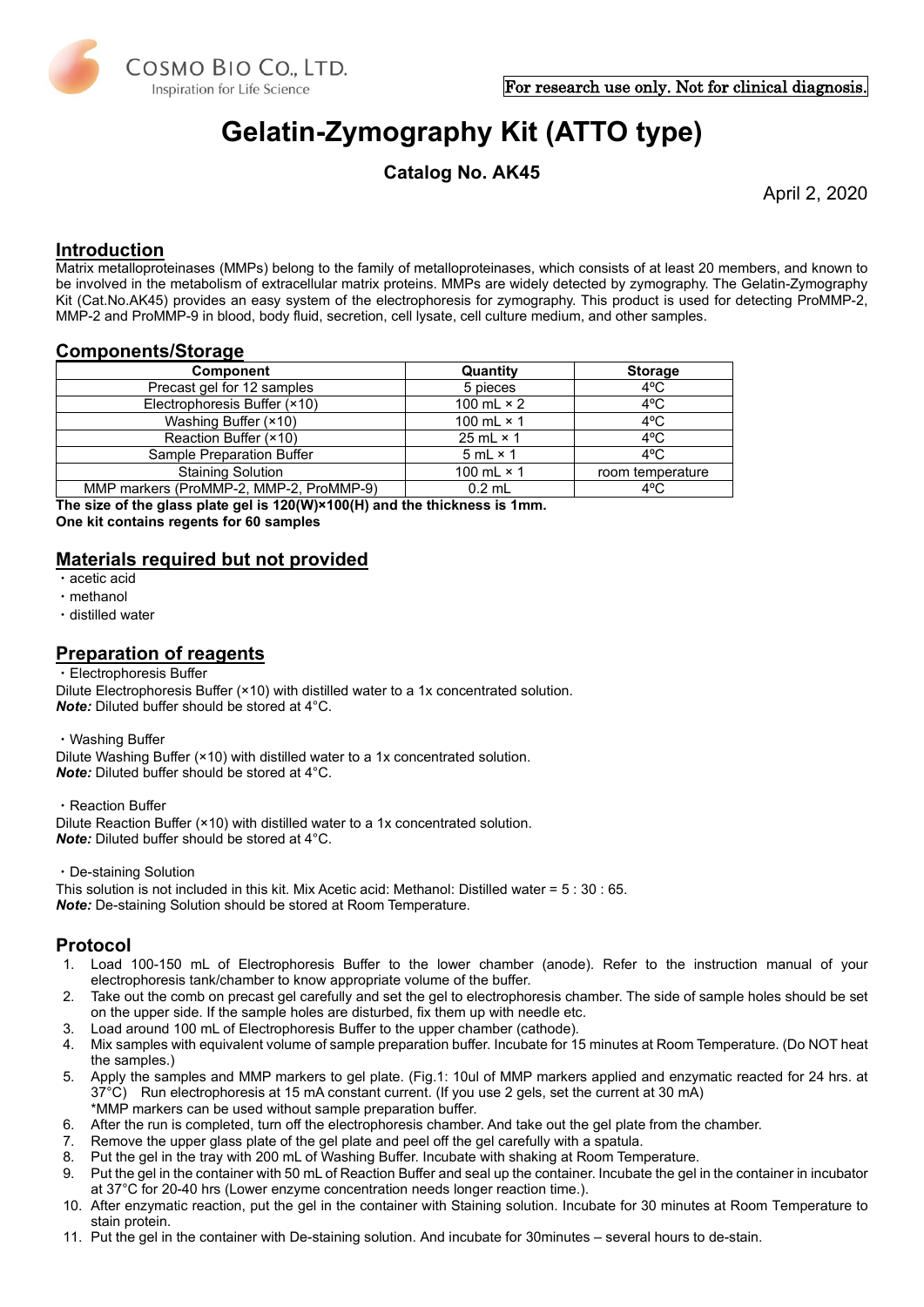# **Application example**



Fig. 1 10ul of MMP markers applied and enzymatic reacted for 24 hrs. at 37°C

## **References**

- (1) Miyazaki, K., Ohta, Y., Nagai, M., Morimoto, N., Kurata, T., Takehisa, Y., Ikeda, Y., Matsuura, T., Abe, K. Disruption of Neurovascular Unit Prior to Motor Neuron Degeneration in Amyotrophic Lateral Sclerosis. J. Neurosci. Res. 89, 718-728 (2011)
- (2) Fujiwara, M., Kashima, T. G., Kunita, A., Kii, I., Komura, D., Grigoriadis, A. E., Kudo, A., Aburatani, H., Fukayama, M. Stable Knockdown of S100A4 Suppresses Cell Migration and Metastasis of Osteosarcoma. Tumour Biol.
- (3) Aoki, T., Kataoka, H., Ishibashi, R., Nozaki, K., Hashimoto, N. Simvastatin Suppresses the Progression of Experimentally Induced Cerebral Aneurysms in Rats. Stroke. 39, 1276-85 (2008)
- (4) Kuramochi, D., Unoki, H., Bujo, H., Kubota, Y., Jiang, M., Rikihisa, N., Udagawa, A., Yoshimoto, S., Ichinose, M.,Saito, Y. Matrix Metalloproteinase 2 Improves The Transplanted Adipocyte Survival in Mice. Eur. J. Clin. Invest. 38, 752-759 (2008)
- (5) Fujimoto, M., Takagi, Y., Aoki, T., Hayase, M., Marumo, T., Gomi, M., Nishimura, M., Kataoka, H., Hashimoto, N., Nozaki, K. Tissue Inhibitor of Metalloproteinases Protect Blood-brain Barrier Disruption in Focal Cerebral Ischemia. J. Cereb. Blood Flow Metab. 28, 1674-1685 (2008)

#### *Notice to Purchaser*

This product is to be used for Research Purposes Only. It is not to be used for Drug or Diagnostic Purposes, nor is it intended for Human Use. Primary cell products may not be resold, modified for resale, or used to manufacture commercial products without the express written consent of Primary Cell Co., Ltd.

Except as otherwise expressly set forth in this use manual, Primary Cell dose not make any representation or warranties or conditions of any kind, either express or implied, with respect to the products, or information disclosed hereunder, including, but not limited to, the implied warranties of merchantability, fit for a particular purpose, or noninfringement of the intellectual property rights of third parties.



# COSMO BIO CO., LTD.

#### [JAPAN]

TOYO EKIMAE BLDG. 2-20, TOYO 2-CHOME, KOTO-KU. TOKYO 135-0016, JAPAN Phone: +81-3-5632-9610 FAX: 81-3-5632-9619 URL: https://www.cosmobio.co.jp/



# COSMO BIO USA

#### [Outside Japan]

2792 Loker Ave West, Suite 101 Carlsbad, CA 92010, USA email: info@cosmobiousa.com Phone/FAX: (+1) 760-431-4600 URL: www.cosmobiousa.com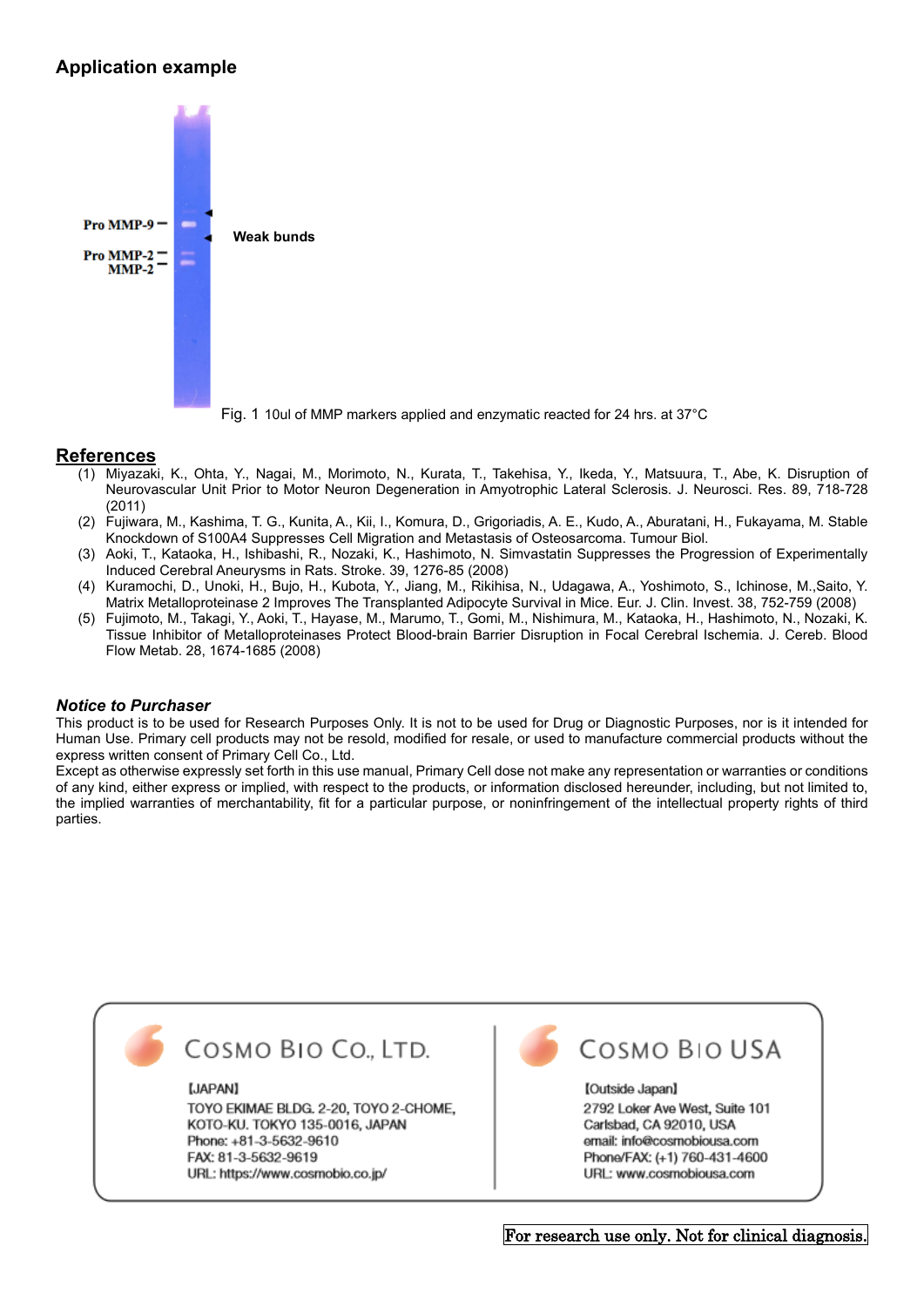

一般研究用キット

# ゼラチンザイモ電気泳動キット(アトー型) (Gelatin-zymography kit, Code No.AK45)

2020 年 4 月 2 日改訂

※本品は、研究目的にのみご使用ください。

MMPs(マトリックスメタロプロテアーゼ)は、メタロプロテアーゼファミリーの1つで、生体内で細胞外マトリ ックス成分の代謝に関与している酵素として 20 数種類同定されています。その MMPs の検出方法の1つとして、 電気泳動で分離し酵素活性を検出する方法(ザイモグラフィー)が広く利用されております。

本キットはプレート、バッファー調製などを極力簡略化し、手軽にゼラチンを基質タンパクとしたゼラチンザ イモ電気泳動を行えるように構成しております。ヒトおよび各種動物の血液・体液・分泌液・組織・細胞・細胞 培養溶液中に含まれている ProMMP-2, MMP-2, ProMMP-9 などのゼラチナーゼ検出確認にご利用下さい。

### 《Ⅰ-1. キット構成》

| 内<br>容                               | 容量     | 本数                           | 保存温度                          | 取扱上の注意                  |
|--------------------------------------|--------|------------------------------|-------------------------------|-------------------------|
| ゼラチンザイモ泳動<br>プレキャストゲル<br>Precast Gel | 12 検体用 | 5枚                           | $4 \sim 10^{\circ}C$<br>(禁凍結) |                         |
| 洗浄液 (10 倍濃縮)                         | 100mL  | $4\sim10^{\circ}$ C<br>$1$ 本 |                               |                         |
| Washing Buffer                       |        |                              |                               |                         |
| 酵素反応用バッファー                           |        |                              |                               | 取扱う際には眼鏡・手袋などの保護具を着用の上、 |
| (10 倍濃縮)                             | 25mL   | $1$ 本                        | $4 \sim 10^{\circ}C$          | 人体の接触を避けるよう十分に配慮してください。 |
| Reaction Buffer                      |        |                              |                               |                         |
| 泳動用バッファー                             |        |                              |                               |                         |
| (10 倍濃縮)                             | 100mL  | $2$ 本                        | $4\sim10^{\circ}$ C           |                         |
| Electrophoresis Buffer               |        |                              |                               |                         |

| 内<br>容                    | 容量    | 本数    | 保存温度                | 取扱上の注意                                             |
|---------------------------|-------|-------|---------------------|----------------------------------------------------|
| サンプル調整バッファー               | 5mL   | $1$ 本 | $4\sim10^{\circ}$ C |                                                    |
| Sample Preparation Buffer |       |       |                     |                                                    |
| MMP Markers               |       |       |                     |                                                    |
| (ProMMP-2, MMP-2, ProMMP- | 0.2mL | 1本    | $4\sim10^{\circ}$ C | 取扱う際には眼鏡・手袋などの保護具を着用の上、<br>人体の接触を避けるよう十分に配慮してください。 |
| 9)                        |       |       |                     |                                                    |
| 染色液                       | 100mL | 1 本   | 室温                  |                                                    |
| Staining Solution         |       |       |                     |                                                    |

※ガラスプレートサイズは 120(W)×100(H)、ゲルの厚みは 1mm。 ※本製品は、アトー株式会社製の電気泳動槽に対応です。 ※ゼラチンザイモ泳動ゲルプレートは、早めにご使用することをお勧めいたします。 また凍結した場合、変性しますので保存温度にご注意ください。 ※プレートの素材はガラス製のため取り扱いにご注意ください。 ※酢酸、メタノール、精製水を別途にご用意願います。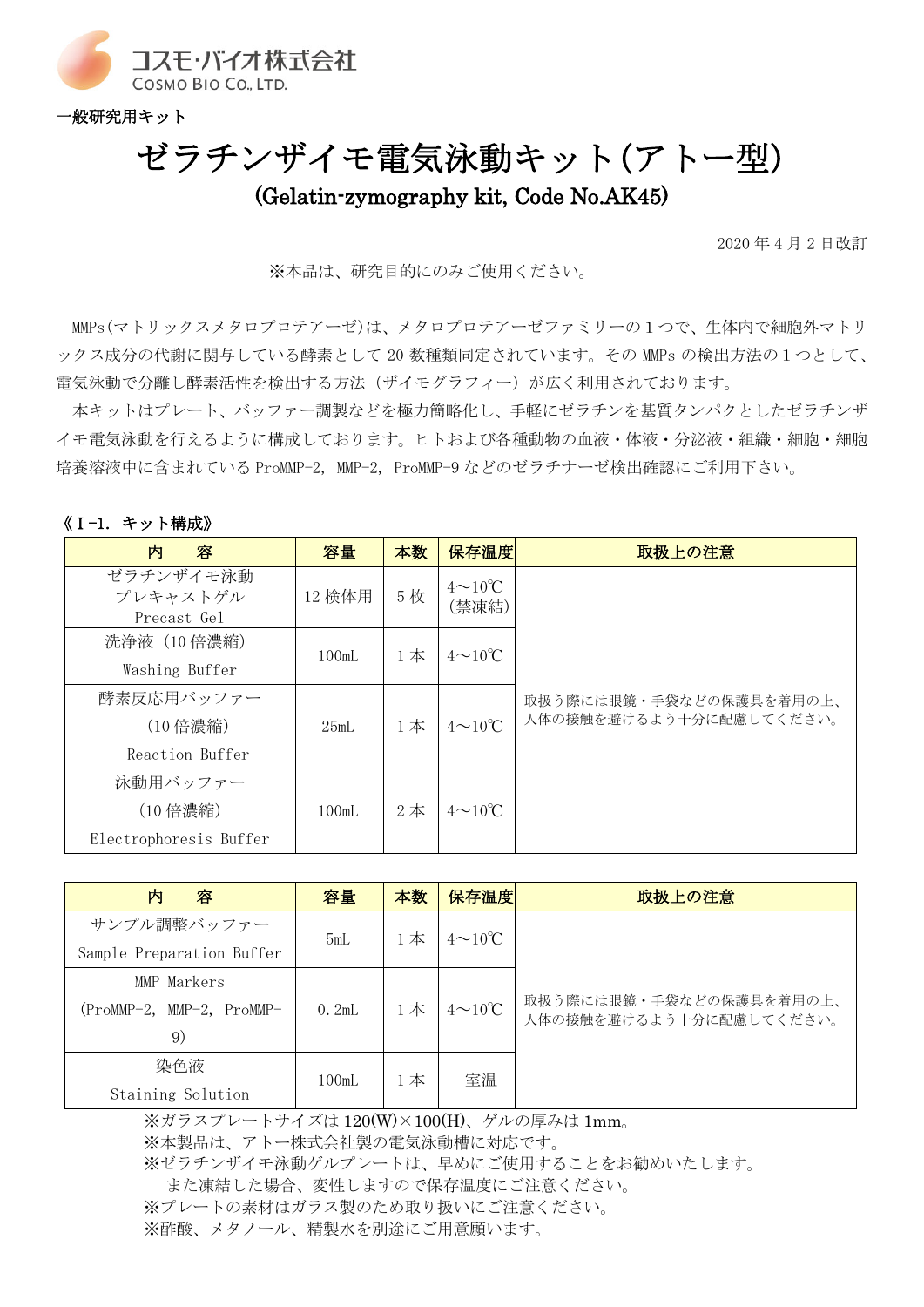### 《Ⅰ-2. キットの特徴》

・ザイモグラフィーに必要なプレキャストゲル、試薬類がパッケージングしている。

#### 《Ⅱ. 試薬調製および保存温度》

- 1. 泳動用バッファー
	- 泳動用バッファー(10 倍濃縮)を精製水で 10 倍希釈して使用して下さい。4℃保存。
- 2. 洗浄液
	- 洗浄液(10倍濃縮)を精製水で 10 倍希釈して使用して下さい。4℃保存。
- 3. 酵素反応用バッファー 酵素反応用バッファー(10 倍濃縮)を精製水で 10 倍希釈して使用して下さい。4℃保存。
- 4. 染色液
	- そのまま使用できます。
- ただし一度使用した染色液を再度使用することはできませんので、ご注意ください。室温保存。 5. 脱色液
	- お客様でご用意して頂きます。酢酸:メタノール:精製水=5:30:65 で混合して下さい。室温保存。

#### 《Ⅲ.操作手順》

- (1)泳動陽極槽(下)に、泳動用バッファーを 100~150mL 入れる。泳動用バッファーの適量は、電気泳動槽の 取扱説明書に従ってください。
- (2)ゼラチンザイモ泳動プレキャストゲルに挿されているコームを慎重に抜き取り、泳動槽にセットする。サ ンプルホールがある辺が上になります。ホールに乱れがある場合は、針などを用いて形状を整えて下さい。
- (3)泳動陰極槽(上)に、泳動用バッファーを 100mL 程度入れる。
- (4)サンプルを等量のサンプル調整バッファーと混合し、室温で 15 分間放置する(加熱処理は行わないでくだ さい)。
- (5)ゲルプレートにサンプル、MMP マーカーを添加する。 (MMP マーカーを 10μL 添加し、37℃で 24 時間酵素反応を行った泳動パターンが図 1 になります) ※MMP マーカーは、サンプル調整バッファーと混合せずにそのままご使用できます。
- (6)15mA の定電流で泳動する(ゲルが 2 枚の場合は 30mA)。
- (7)泳動が終了したら電源を切り、泳動槽からゲルプレートを外す。
- (8) ゲルプレートの上部のガラス板を取り除き、下部のガラス板(最も大きなガラス)からスパーテルやスパ チュラなどを用いて、ゲルを取り外す。
- (9)ゲルを洗浄液 200ml が入っている容器に移し、室温で 1 時間振盪する。
- (10)酵素反応用バッファー50mL が入っている容器にゲルを移して密封し、37℃に設定した恒温器に入れ 20~ 40 時間(酵素濃度が低いほど長時間反応させる)酵素反応を行う。
- (11)ゲルを染色液が入っている容器に移して 30 分間室温でタンパク染色を行う。
- (12)ゲルを脱色液の入っている容器に移し、30 分~数時間脱色を行う。